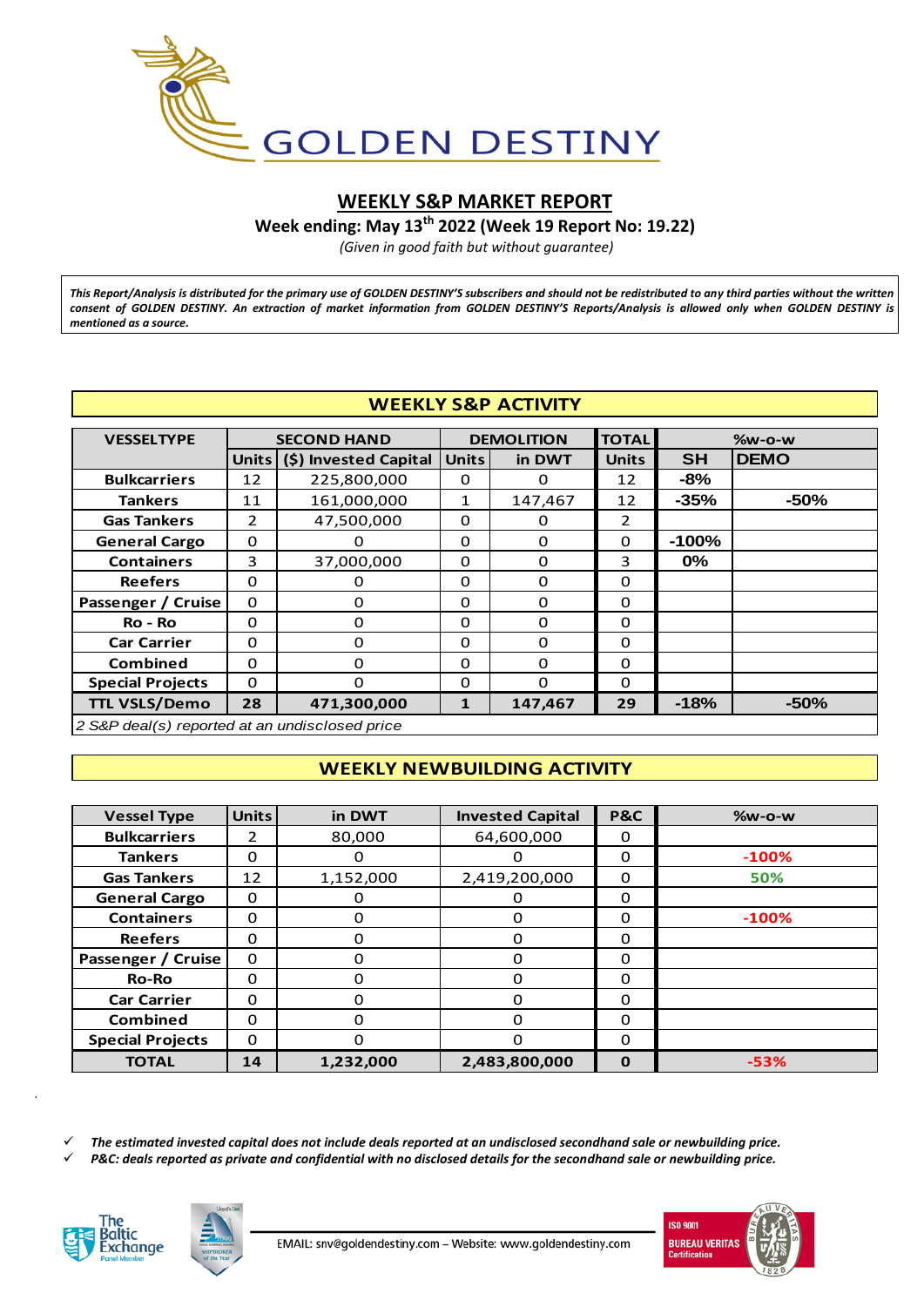|                         | SECONDHAND TONNAGE SOLD FOR FURTHER TRADING                   | <b>GDSA</b><br>S&P |
|-------------------------|---------------------------------------------------------------|--------------------|
|                         | <b>BULK CARRIERS</b>                                          | US\$/Dwt           |
| <b>CHS HARVEST</b>      | 173,624 DWT BLT 06 CHR 9 HO HA WARTSILA 23,983 BHP            |                    |
|                         | SOLD FOR ABT US \$17.5 MIL TO UNDISCLOSED BYRS.               | 100.79             |
| <b>GREAT ASPIRATION</b> | 93,412 DWT BLT 10 CHR 7 HO HA MAN-B&W 16,642 BHP              |                    |
|                         | SOLD FOR ABT US \$17.9 MIL TO UNDISCLOSED BYRS.DD DUE         | 191.62             |
| <b>RICH RAINFOREST</b>  | 82,278 DWT BLT 22 CHR 7 HO HA MAN-B&W 12,236 BHP              |                    |
|                         | SOLD FOR ABT US \$40.8 MIL TO UNDISCLOSED BUYERS              | 495.88             |
| <b>AMOY DREAM</b>       | 56,873 DWT BLT 10 CHR 5 HO HA CR 4 x 30 T MAN-B&W 12,889 BHP  |                    |
|                         | SOLD FOR ABT US \$17 MIL TO GREEK BYRS.                       | 298.91             |
| <b>HUA RONG 3</b>       | 56,467 DWT BLT 13 CHR 5 HO HA CR 4 x 30 T MAN-B&W 11,557 BHP  |                    |
|                         | SOLD FOR ABT US \$17.85 MIL TO UNDISCLOSED BYRS.AUCTION SALE  | 316.11             |
| <b>THERESE SELMER</b>   | 55,682 DWT BLT 06 JPN 5 HO HA CR 4 x 30 T MAN-B&W 12,889 BHP  |                    |
|                         | SOLD FOR ABT US \$17.5 MIL TO UNDISCLOSED BYRS. FWD DELY      | 314.28             |
| AM OCEAN PRIDE          | 53,553 DWT BLT 03 JPN 5 HO HA CR 4 x 31 T MAN-B&W 12,885 BHP  |                    |
|                         | SOLD FOR ABT US \$14.25 MIL TO CHINESE BYRS                   | 266.09             |
| <b>AQUATA</b>           | 46,685 DWT BLT 99 JPN 5 HO HA CR 4 x 30 T SULZER 8,820 BHP    |                    |
|                         | SOLD FOR ABT US \$10.5 MIL TO UNDISCLOSED BYRS                | 224.91             |
| <b>ERISKAY</b>          | 39,810 DWT BLT 15 CHR 5 HO HA CR 4 x 30 T WARTSILA 8,226 BHP  |                    |
|                         | SOLD FOR ABT US \$25.5 MIL TO UNDISCLOSED BYRS                | 640.54             |
| <b>IONIC HUNTRESS</b>   | 34,062 DWT BLT 12 KRS 5 HO HA CR 4 x 30 T MAN-B&W 8,810 BHP   |                    |
|                         | SOLD FOR ABT US \$19 MIL TO DANISH BYRS.SS/DD DUE             | 557.81             |
| <b>MERAY GLYFADA</b>    | 28,471 DWT BLT 02 JPN 5 HO HA CR 4 x 30 T B&W 8,000 BHP       |                    |
|                         | SOLD FOR ABT US \$10 MIL TO UNDISCLOSED BYRS                  | 351.23             |
| <b>IRONGATE</b>         | 28,316 DWT BLT 15 JPN 5 HO HA CR 4 x 30.5 T MAN-B&W 7,954 BHP |                    |
|                         | SOLD FOR ABT US \$18 MIL TO UNDISCLOSED BYRS FWD DELY.        | 635.68             |

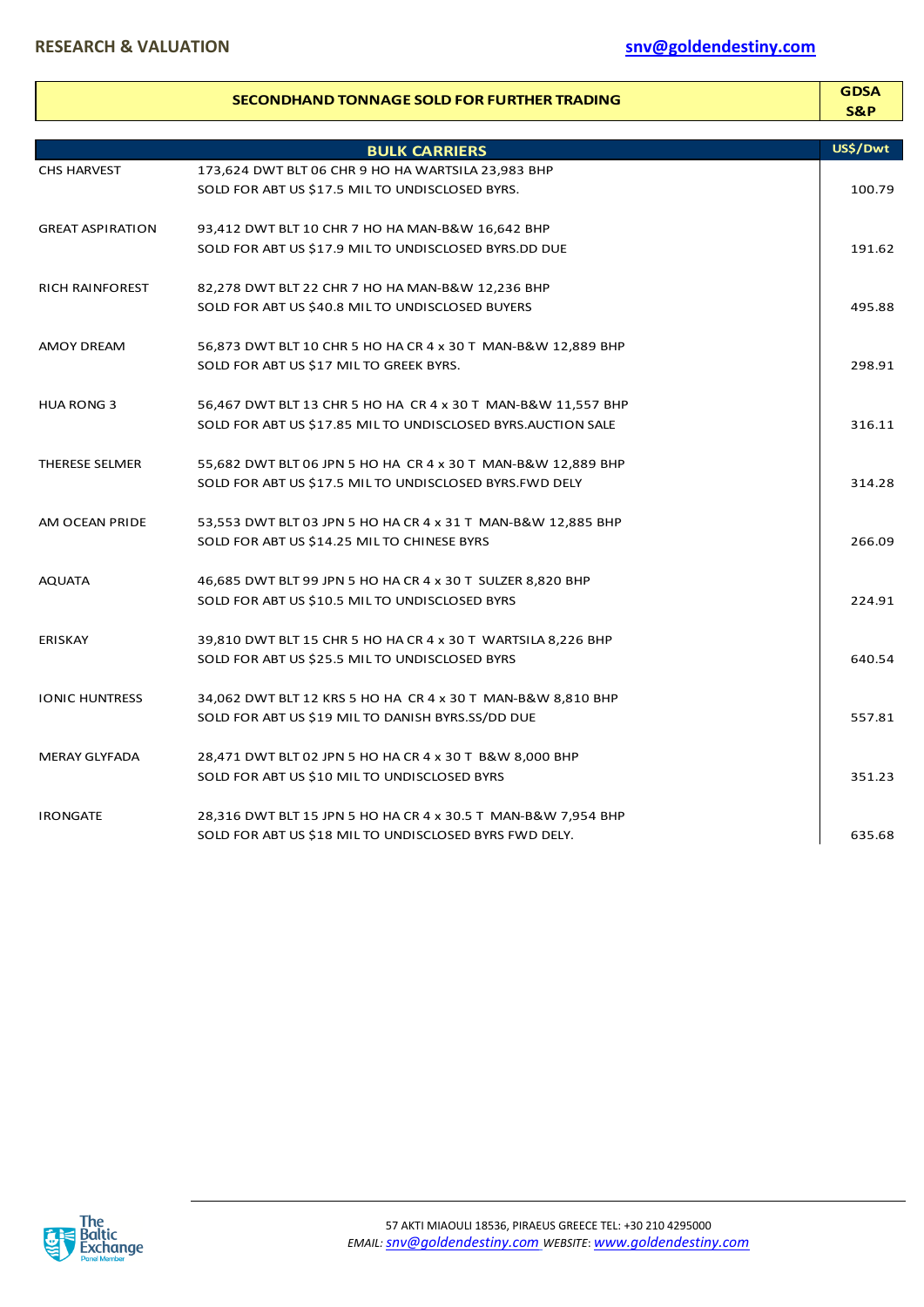# **RESEARCH & VALUATION [snv@goldendestiny.com](mailto:snv@goldendestiny.com)**

|                       | <b>TANKERS</b>                                                                                                                                     | US\$/Dwt         |
|-----------------------|----------------------------------------------------------------------------------------------------------------------------------------------------|------------------|
| <b>DHT FALCON</b>     | 298,971 DWT BLT 06 CHR DH 15 TNKS COILED OIL CAP. 324,706 CBM MAN-B&W 30,795 BHP<br>SOLD FOR ABT US \$38 MIL TO UNDISCLOSED BYRS                   | 127.1            |
| <b>DHT HAWK</b>       | 298,923 DWT BLT 07 CHR DH 15 TNKS OIL CAP. 324,726 CBM MAN-B&W 30,795 BHP<br>SOLD FOR ABT US \$40 MIL TO UNDISCLOSED BYRS                          | 133.81           |
| <b>HELGA SPIRIT</b>   | 115,515 DWT BLT 05 KRS DH 12 TNKS COILED OIL CAP. 124,167 CBM B&W 19,460 BHP<br>SOLD FOR ABT US \$17.5 MIL TO UNDISLOSED BYRS.ALREADY RENAMED      | 151.5            |
| <b>ALMI STAR</b>      | 114,880 DWT BLT 05 KRS DH 12 TNKS COATED - CLD OIL CAP. 124,270 CBM B&W 19,460 BHP<br>SOLD FOR ABT US \$18.25 MIL TO UNDISCLOSED BYRS.CAP 1 RATING | 158.86           |
| <b>MAERSK MESSINA</b> | 48,056 DWT BLT 09 JPN DH 16 TNKS COATED OIL CAP. 51,585 CBM MAN-B&W 12,889 BHP<br>SOLD FOR ABT US \$16.5 MIL                                       | 343.35           |
| <b>LUGANO</b>         | 37,159 DWT BLT 07 KRS DH 12 TNKS COATED - CLD OIL CAP. 41,123 CBM MAN-B&W 15,499 BHP<br>SOLD FOR ABT US \$11 MIL TO GREEK BYRS                     | 296.03           |
| ORKIM WISDOM          | 9,220 DWT BLT 08 CHR DH 12 TNKS COATED - CLD OIL CAP. 9,493 CBM MAK 4,038 BHP<br>SOLD FOR ABT US \$3.6 MIL TO INDONESIAN BYRS                      | 390.46           |
| <b>GAO CHENG 5</b>    | 9,108 DWT BLT 11 CHR DH 10 TNKS COILED OIL CAP. 10,058 CBM YANMAR 4,500 BHP<br>SOLD FOR ABT US \$3.9 MIL TO CHINESE BYRS                           | 428.19           |
| <b>ORKIM AMBITION</b> | 6,921 DWT BLT 09 CHR DH 12 TNKS COATED OIL CAP. 8,131 CBM YANMAR 3,500 BHP<br>SOLD FOR ABT US \$3.25 MIL TO INDONESIAN BYRS                        | 469.59           |
| SANTA PAWLINA         | 5,717 DWT BLT 05 TRK DH 10 TNKS COATED - COILED OIL CAP. 6,252 CBM MAN 3,698 BHP<br>SOLD FOR ABT US \$4.5 MIL TO UNDISCLOSED BYRS.PHENOLIC EPOXY   | 787.13           |
| <b>NEWOCEAN 6</b>     | 4,679 DWT BLT 14 CHR DH 10 TNKS OIL CAP. 4,656 CBM CUMMINS 2,738 BHP<br>SOLD FOR ABT US \$4.5 MIL TO UNDISCLOSED BYRS.                             | 961.74           |
|                       | $\overline{O}$                                                                                                                                     | 110 <sup>4</sup> |

|                          | <b>CONTAINERS</b>                                                                 | US\$/Teu |
|--------------------------|-----------------------------------------------------------------------------------|----------|
| SEASPAN MANILA           | 50,869 DWT BLT 07 KRS 7 HO 4,248 TEU MAN-B&W 49,707 BHP                           |          |
| <b>SEASPAN MELBOURNE</b> | 50,796 DWT BLT 05 KRS 7 HO 4,253 TEU B&W 49,707 BHP                               |          |
|                          | SOLD ENBLOC FOR ABT US \$37.00 MIL TO GREEK BYRS.INCL LOW T/C ATTACHED UNTIL 2024 | 4.352    |
| STELLAR WINDSOR          | 21,419 DWT BLT 09 JPN 1,708 TEU MAN-B&W 21,509 BHP                                |          |
|                          | SOLD FOR AN UNDISCLOSED PRICE TO FRENCH BYRS                                      | N/A      |
|                          |                                                                                   |          |

|                        | <b>GAS TANKERS</b>                                                                                                             | US\$/Cbm |
|------------------------|--------------------------------------------------------------------------------------------------------------------------------|----------|
| <b>HELLAS SERENITY</b> | 54,993 DWT BLT 08 KRS DB GAS CAP. 80,791 CBM MAN-B&W 18,420 BHP<br>SOLD FOR ABT US \$47.5 MIL TO INDONESIAN BYRS               | 587.94   |
| <b>EUPEN</b>           | 29,121 DWT BLT 99 JPN DB COILED GAS CAP. 38,156 CBM MITSUBISHI 13,093 BHP<br>SOLD FOR AN UNDISCLOSED PRICE TO UNDISCLOSED BYRS | N/A      |

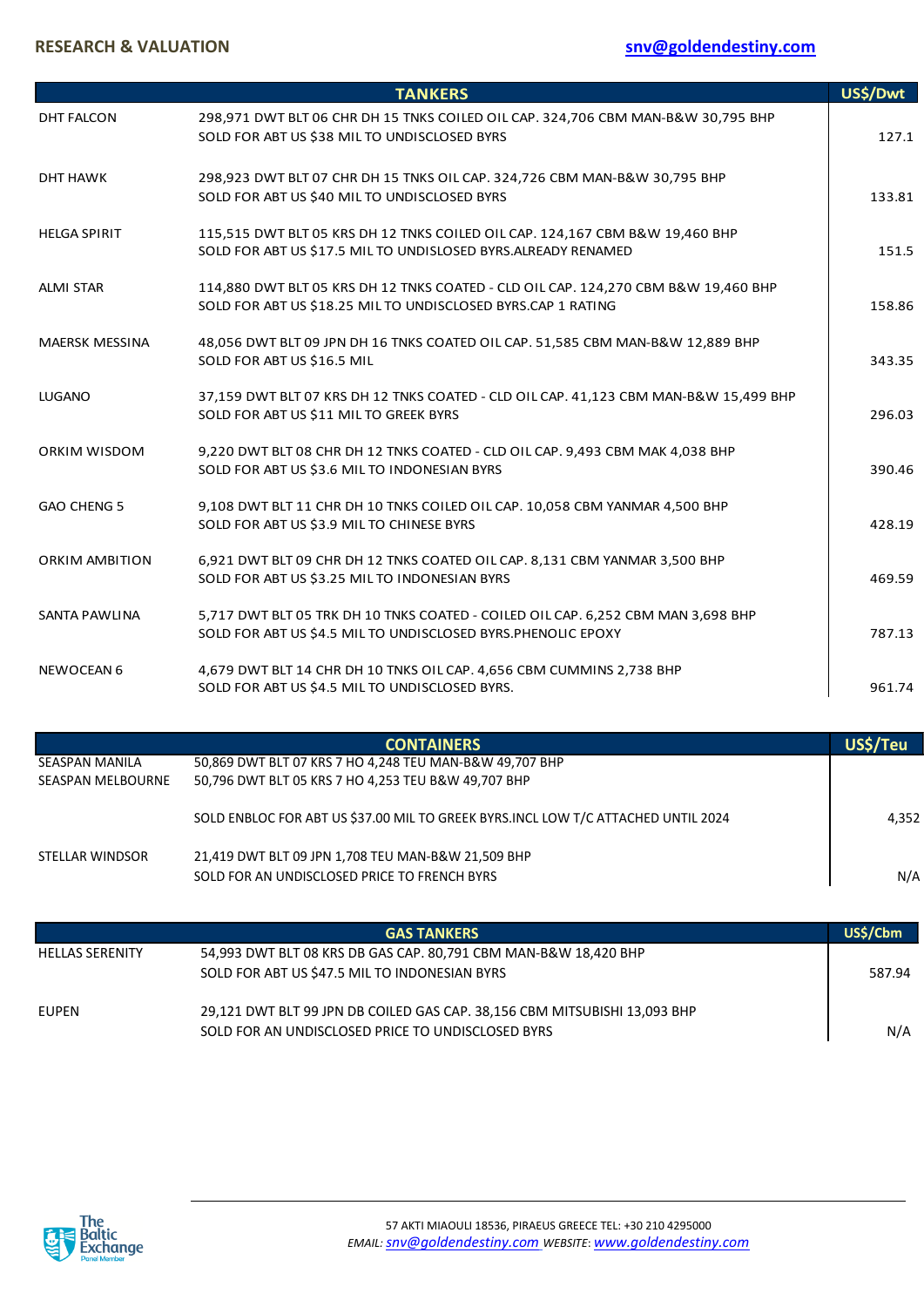#### **NEWBUILDING MARKET ORDERS**

|                      |        |                   | <b>BULK CARRIERS</b> |                |         |                          |                |
|----------------------|--------|-------------------|----------------------|----------------|---------|--------------------------|----------------|
| <b>Units</b>         | Dwt    | Contractor        | <b>Country</b>       | <b>Builder</b> | Countrv | <b>Dely</b>              | Price(\$)/unit |
|                      | 40.000 | Taiwan Navigation | TWN                  | Namura         | JPN     | $\overline{\phantom{a}}$ | \$32.3 mil     |
| Logger. EEDI phase 3 |        |                   |                      |                |         |                          |                |

| Loggen. LLDI pinase s |            |                   |                        |                 |                |             |                |
|-----------------------|------------|-------------------|------------------------|-----------------|----------------|-------------|----------------|
|                       |            |                   |                        |                 |                |             |                |
|                       |            |                   | <b>GAS TANKERS-LNG</b> |                 |                |             |                |
| <b>Units</b>          | <b>Dwt</b> | <b>Contractor</b> | <b>Country</b>         | <b>Builder</b>  | <b>Country</b> | <b>Dely</b> | Price(\$)/unit |
| 12                    | 96,000     | <b>CNOOC</b>      | <b>PRC</b>             | Hudong Zhonghua | <b>PRC</b>     | 2027        | \$201.6 mil    |
| 174,000 cbm           |            |                   |                        |                 |                |             |                |

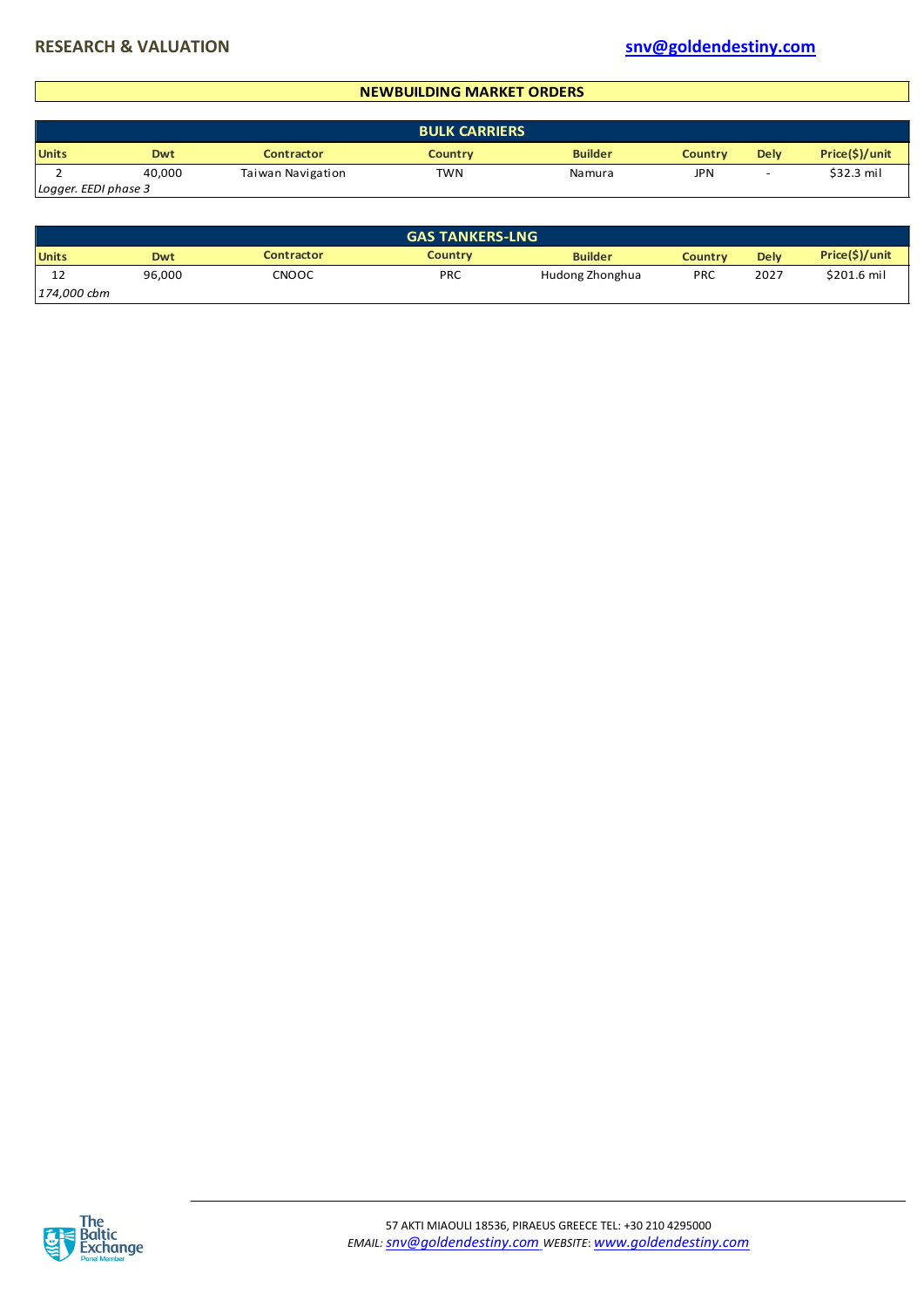## **DEMOLITION MARKET**

### **WEEKLY DEMOLITION ACTIVITY PER VESSEL TYPE**

| <b>VESSEL TYPE</b>      | <b>WEEK 19-2022</b> |          | <b>WEEK 18-2022</b> |          | <b>DEMOLITION ACTIVITY</b>  |
|-------------------------|---------------------|----------|---------------------|----------|-----------------------------|
|                         | <b>Units</b>        | in DWT   | <b>Units</b>        | in DWT   | $%w-o-w$<br>in No. of Units |
| <b>Bulkcarriers</b>     | O                   | O        | 0                   | 0        |                             |
| <b>Tankers</b>          | 1                   | 147,467  | 2                   | 49,540   | $-50%$                      |
| <b>Gas Tankers</b>      | 0                   | 0        | ი                   | 0        |                             |
| <b>General Cargo</b>    | 0                   | 0        | 0                   | 0        |                             |
| <b>Containers</b>       | 0                   | 0        | 0                   | $\Omega$ |                             |
| <b>Reefers</b>          | 0                   | 0        | 0                   | $\Omega$ |                             |
| Passenger / Cruise      | 0                   | $\Omega$ | 0                   | $\Omega$ |                             |
| <b>Ro-Ro</b>            | 0                   | $\Omega$ | 0                   | $\Omega$ |                             |
| <b>Car Carrier</b>      | O                   | $\Omega$ | $\Omega$            | $\Omega$ |                             |
| <b>Combined</b>         | 0                   | $\Omega$ | 0                   | 0        |                             |
| <b>Special Projects</b> | 0                   | $\Omega$ | 0                   | $\Omega$ |                             |
| <b>TOTAL</b>            |                     | 147,467  | 2                   | 49,540   | $-50%$                      |

### **WEEKLY DEMOLITION ACTIVITY PER DEMO COUNTRY**

| <b>DEMO COUNTRY</b> | <b>WEEK 19-2022</b> |         | <b>WEEK 18-2022</b> |        | <b>DEMOLITION ACTIVITY</b> |
|---------------------|---------------------|---------|---------------------|--------|----------------------------|
|                     |                     |         |                     |        | $%w-o-w$                   |
|                     | <b>Units</b>        | in DWT  | <b>Units</b>        | in DWT | in No. of Units            |
| <b>Bangladesh</b>   |                     |         |                     |        |                            |
| <b>India</b>        |                     |         |                     | 34,810 | $-100%$                    |
| Pakistan            |                     | 147,467 | 0                   | 0      |                            |
| China               |                     |         |                     | O      |                            |
| <b>Turkey</b>       |                     | O       |                     | ი      |                            |
| <b>Unknown</b>      |                     |         |                     | 14,730 | $-100%$                    |
| <b>TOTAL</b>        |                     | 147,467 | 2                   | 49,540 | $-50%$                     |

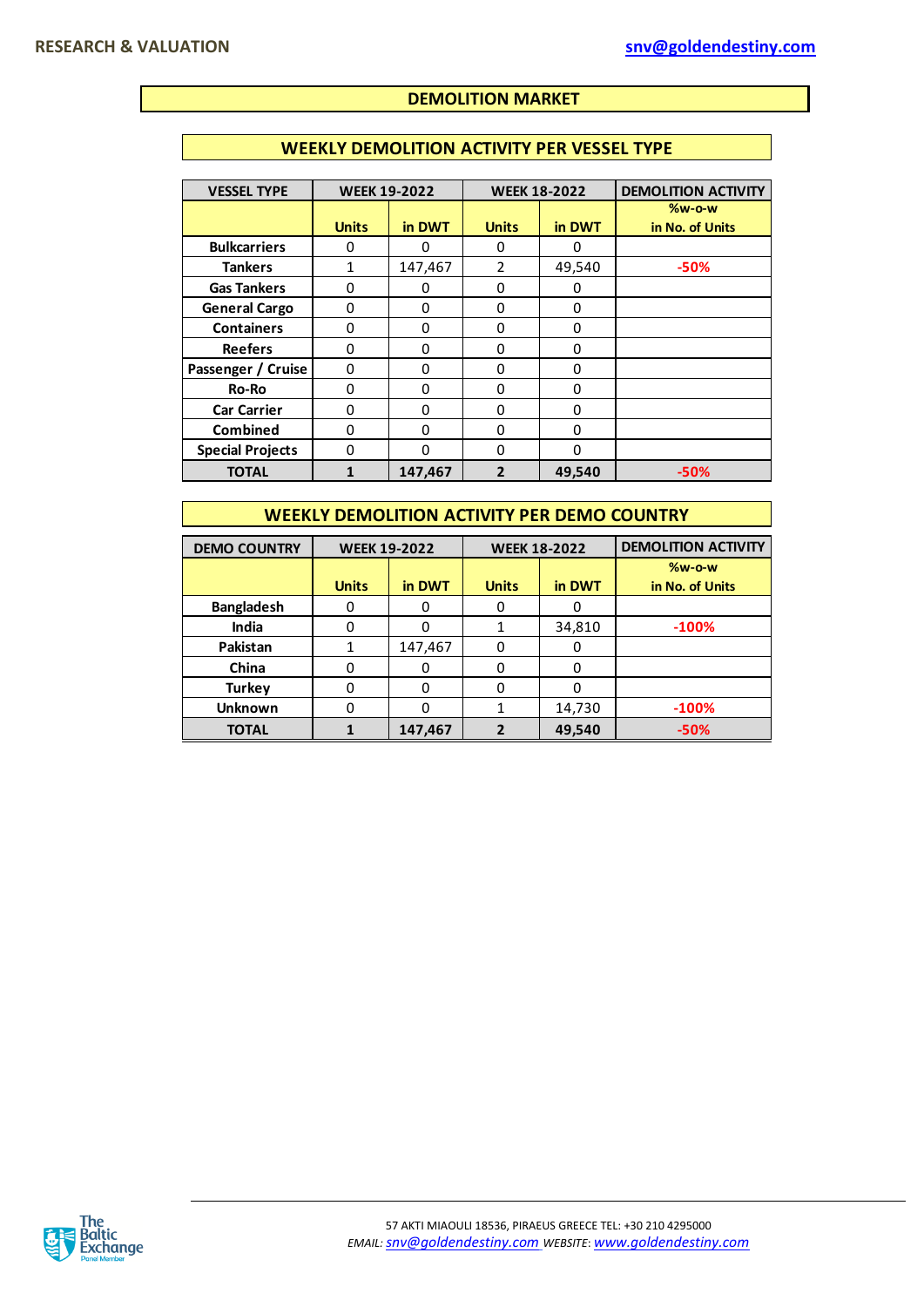|                                                                                                                                                        | <b>TONNAGE SOLD FOR DEMOLITION</b> |      |                |            |  |  |          |  |  |  |  |  |
|--------------------------------------------------------------------------------------------------------------------------------------------------------|------------------------------------|------|----------------|------------|--|--|----------|--|--|--|--|--|
| <b>Price</b><br><b>Scrap Price</b><br><b>Demo</b><br><b>Built</b><br><b>LDT</b><br><b>Name</b><br><b>Dwt</b><br>Country<br>$$/$ Idt<br>(\$)<br>Country |                                    |      |                |            |  |  |          |  |  |  |  |  |
|                                                                                                                                                        |                                    |      | <b>TANKERS</b> |            |  |  |          |  |  |  |  |  |
| <b>SAAVI</b>                                                                                                                                           | 147.467                            | 1995 | KOREA, SOUTH   | $22,350 -$ |  |  | PAKISTAN |  |  |  |  |  |

*Note: The reported demolition sales might not reflect the current demolition market*